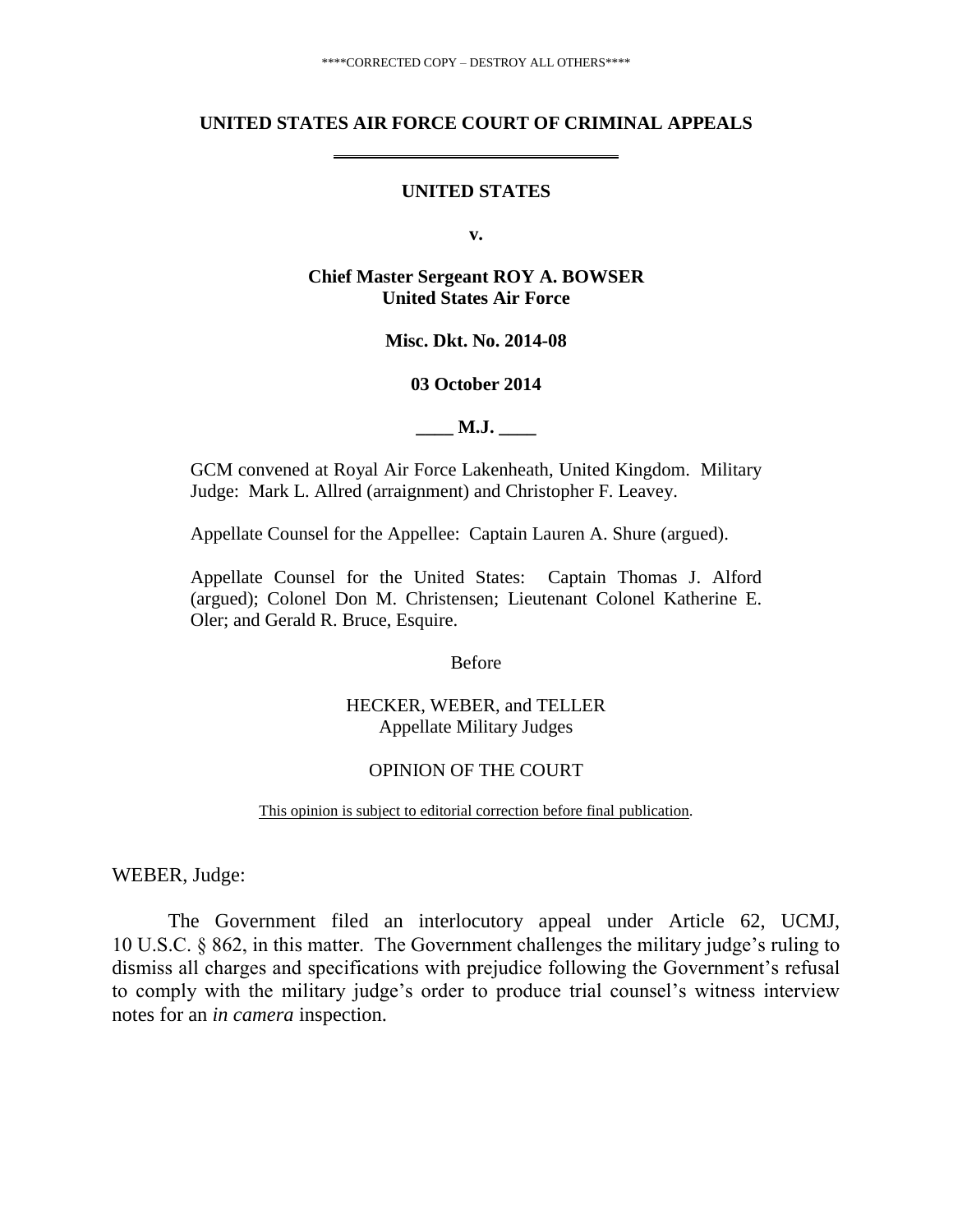# *Background*<sup>1</sup>

The appellee was charged with three specifications of rape, one specification of forcible sodomy, and one specification of assault consummated by a battery, in violation of Articles 120, 125, and 128, UCMJ, 10 U.S.C. §§ 920, 925, 928. All the charges and specifications concern the appellee's alleged conduct toward his then-wife, Senior Master Sergeant (SMSgt) AB. One charged rape allegedly took place in April 1994, while the other two allegedly occurred in close proximity in August 2008. The charged forcible sodomy and assault also allegedly occurred in August 2008. The appellee's court-martial was set for 2 June 2014 at RAF Lakenheath, United Kingdom, with motions practice beginning on 29 May 2014.

The Government's case revolved around SMSgt AB's testimony. The Government also intended to introduce statements the appellee made to his wife during a pretext phone call. However, on 30 May 2014, the military judge granted a defense motion to suppress the entirety of the pretext phone call, ruling that the appellee's statements in the phone call were not "admissions" and were thus not admissible as non-hearsay under Mil. R. Evid. 801(d)(2)(A). Upon a Government request for reconsideration, the military judge on 2 June 2014 again suppressed the evidence, this time also finding that its prejudicial effect substantially outweighed any probative value it possessed. *See* Mil. R. Evid. 403.

The appellee's civilian defense counsel then expressed an intention to change the forum selection from officer and enlisted members to military judge alone and stated the defense would withdraw its objection to admission of the pretext phone call statements. Trial counsel then moved for the military judge's recusal, expressing concern that the military judge could not fairly consider the statements in the pretext phone call now that they were apparently going to be introduced into evidence with the military judge now sitting as the fact-finder. The military judge denied the recusal motion, and the appellee pleaded not guilty and requested trial by military judge.

A series of contentious motions and discourses on the record followed. Trial defense counsel moved for disqualification of the lead trial counsel and for *in camera*  review of trial counsel's trial preparation materials. This motion took place after trial defense counsel submitted a voluminous amount of defense character statements shortly before trial. Seeing that several of the character statements referred to the appellee's character for respect toward family, and given the lack of time available, trial counsel e-mailed the character letters' authors, *en masse*, a link to the audio file of the pretext phone call recording. Trial counsel's e-mail asked the recipients to review the audio file

 $\overline{a}$ 

<sup>&</sup>lt;sup>1</sup> This background section is provided for context leading up to the military judge's ruling at issue. We make no specific findings of fact in this section to support our holding, as we lack fact-finding authority in this interlocutory appeal. The matters in this section are drawn from unambiguous factual matters with which the parties do not appear to disagree, as well the military judge's findings of fact at trial that are fairly supported by the record.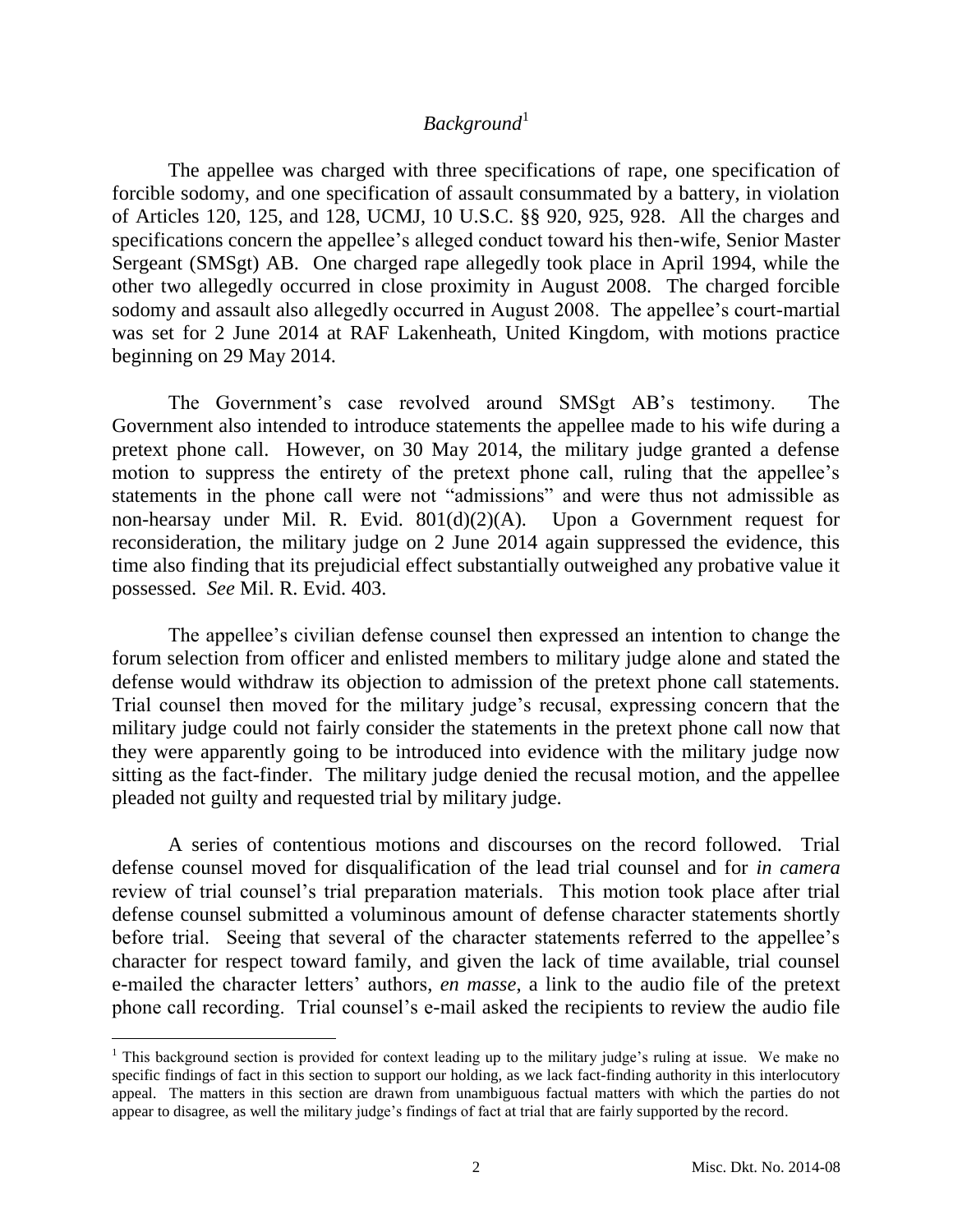and then inform trial counsel if this material impacted their opinions of the appellee or their desire to maintain their character letters. Defense counsel complained both about trial counsel's action of sending the e-mail without providing proper context and for not immediately disclosing recipients' responses that the information did not change their opinion or affect their desire to submit character letters. (Trial counsel later provided these responses upon request by defense counsel.) At this same time, trial defense counsel also complained that it received untimely notice late on 1 June 2014 of prior statements or actions by the appellee under Mil. R. Evid. 304(d) and 404(b).

The military judge found trial counsel failed to provide timely Mil. R. Evid. 304(d) and 404(b) notice and suppressed these statements trial counsel wished to introduce. The military judge expressed some concern about trial counsel's actions in e-mailing the authors of the character letters but found no error in trial counsel's actions. However, he did find trial counsel should have promptly disclosed the recipients' responses that the information provided did not change their opinion or affect their desire to submit character letters, pursuant to Rule for Courts-Martial (R.C.M.) 701, *Brady v.*  Maryland, 373 U.S. 83 (1963), and *Giglio v. United States*, 405 U.S. 150 (1972).<sup>2</sup> The military judge denied a defense request for an *in camera* review of the trial counsel team's notes to ensure they contained no *Brady* material that had not yet been disclosed, and, during the early afternoon of 2 June 2014, he granted the Government a continuance until 0800 on 4 June 2014 (approximately one and one-half days) to interview the authors of the character letters. As he ordered the continuance, the military judge also ordered trial counsel as follows:

> [W]hile I will not go ahead and take the draconian measure that the defense has requested with regard to an *in camera*  review of all of trial counsel's materials, I am ordering the trial counsel to review one last time all records, including your notes, within your control or the control of related agencies. . . . I am ordering that you go over them one more time. This obviously includes not just your own notes but the notes of paralegals and others in there, and that you disclose anything that is possibly [R.C.M.] 701 and *Brady* material.

> I would ask that you go ahead – well, I will order that you go ahead and release it before the end of the day, or if such material is created in the next day or two immediately upon receipt in the future.

<sup>2</sup> For ease of reference, we refer to material required to be disclosed under these authorities simply as "*Brady* material<sup>"</sup>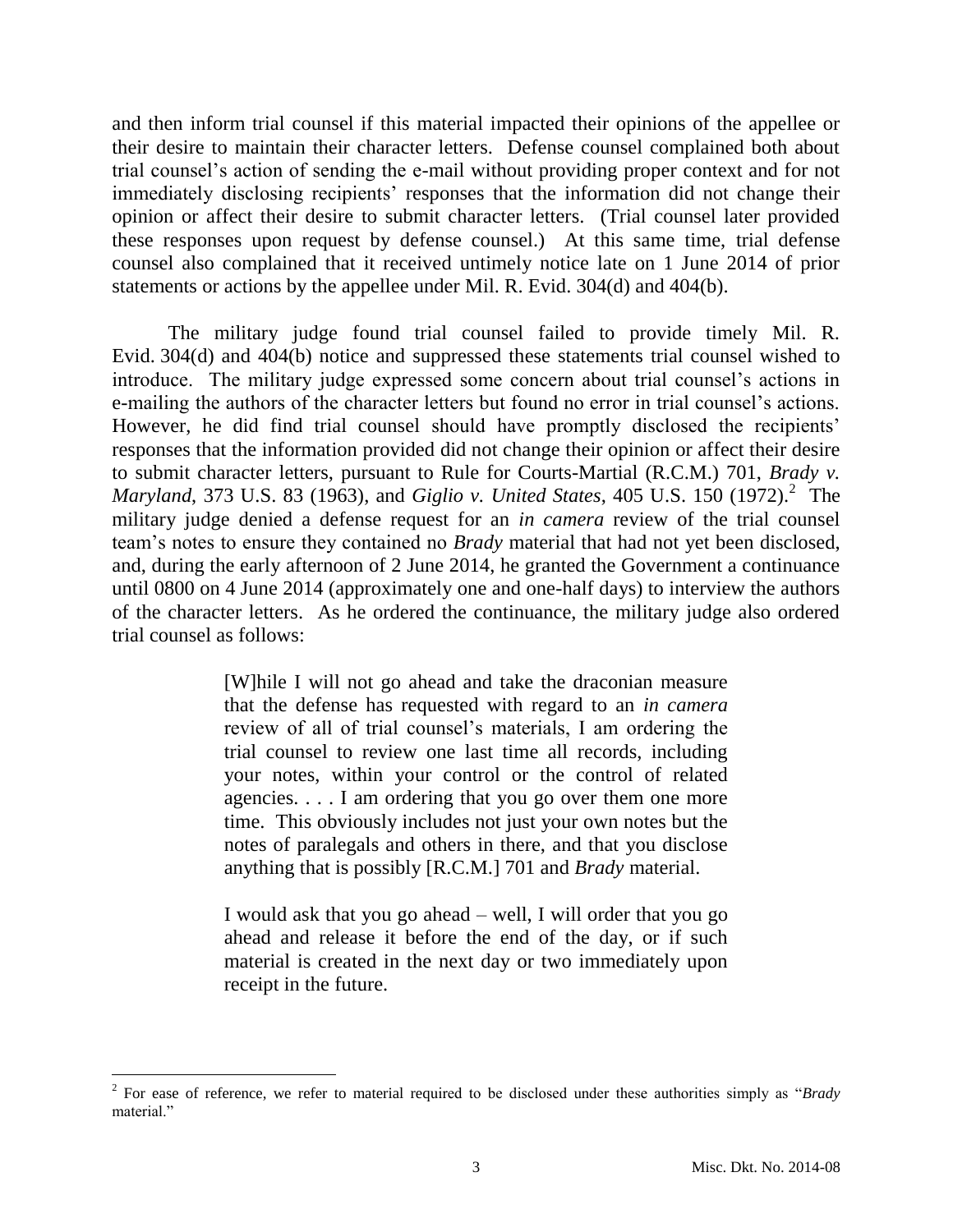Please recognize that obviously trial counsel and I, it's also true that defense counsel and I, have at times disagreed with what the law is and disagreed with the rules. I suggest you don't want to be on the wrong side of my opinion on whether or not it is *Brady* material in the future. If during the trial, or if the accused is convicted and I have not yet authenticated the record, I discovered that the government had any colorable *Brady* material that was not disclosed, I will absolutely revisit my opinion on prosecutorial misconduct, and certainly the remedy.

At approximately noon on 3 June 2014, trial counsel provided notice of additional potential *Brady* material from four sources, pursuant to the military judge's order. The two additional disclosures most at issue in this appeal concern two senior noncommissioned officers who had spoken with SMSgt AB about one of the charged rapes. Both individuals independently came to the conclusion after their discussions with SMSgt AB that the appellee had tied SMSgt AB down during the incident or had restrained her in some way. According to trial counsel's disclosure, both individuals could not recall any specific words SMSgt AB used and left open the possibility that they just came away with the "impression" that the appellee had tied up SMSgt AB or restrained her. SMSgt AB's previous statements in this case contained no indication the appellee had tied her up or physically restrained her during either of the charged rapes. Trial counsel's disclosure did not expressly concede that these items were *Brady* material that was required to be disclosed. Rather, the disclosures were prefaced with the statement that the materials were provided "[i]n an abundance of caution." Later, trial counsel stated that he provided this information because "they are the only matters in all of our notes/files that could possibly even come close to a discoverable matter" and that trial counsel was "erring on the side of over disclosure."

Defense counsel responded to these disclosures by asserting that this material was clearly covered by *Brady* and related authorities because they revealed possible prior inconsistent statements from SMSgt AB, whose credibility was to be a central issue in the trial. Trial defense counsel asserted that he had lost confidence in the discovery process as a result of the late disclosure of this information as well as trial counsel's expression that the material was only provided out of an abundance of caution.

The military judge responded via e-mail during the continuance with questions about when the Government learned of this information. Not satisfied with the Government's response (which indicated the witnesses had been interviewed on 3 March and 28 May 2014), the military judge instructed trial counsel to have a paralegal prepared to testify as to the interviews she attended of the two senior noncommissioned officers. The military judge also instructed trial counsel to gather and make copies of all trial counsel or paralegal witness interview notes. Although the Government initially offered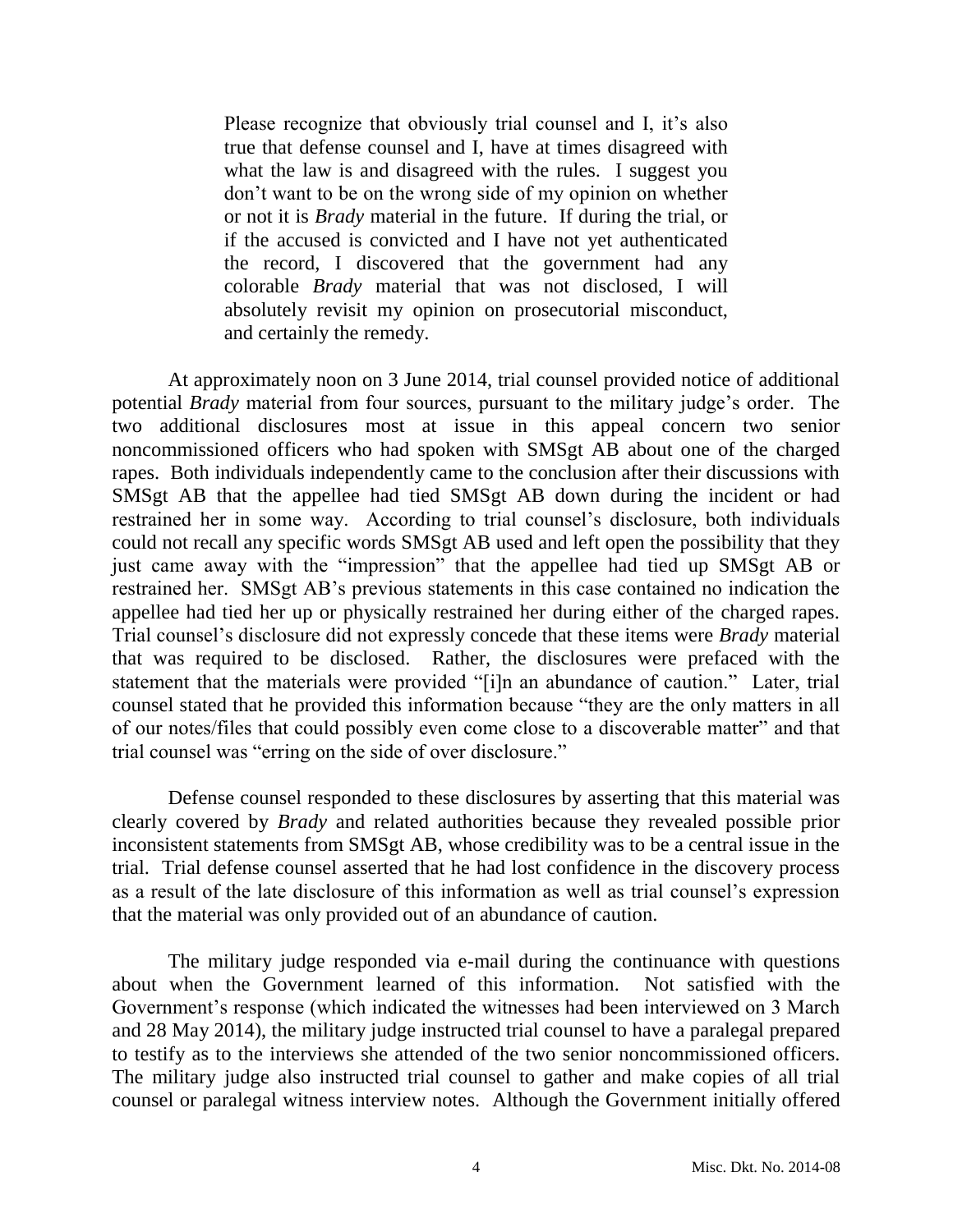to provide its notes for an *in camera* review (which the military judge had not yet suggested but agreed to do), the Government later changed its position, responding that it would not disclose its notes "on the advice of our supervisors and JAJG."<sup>3</sup> Trial counsel asserted that its notes were privileged under Mil. R. Evid. 502, which covers attorney–client communications.

When trial resumed at 0805 on 4 June 2014, the parties discussed this matter with the military judge before the military judge directed that the paralegal testify about the two senior noncommissioned officers' statements during their interviews. The paralegal testified that the individuals' statements were substantially as trial counsel had represented them to be: essentially, both individuals recalled SMSgt AB had been tied down during one of the charged rapes, but there was some ambiguity about the extent of their recollections or where their beliefs came from. The Government objected to some questions of the paralegal, asserting they were covered by the attorney work-product privilege. The military judge generally allowed the paralegal to testify as to the two senior noncommissioned officers' recollections.

Following the paralegal's testimony, the military judge expressed concern that trial counsel did not recognize the need to provide this material sooner and that even after providing it, trial counsel expressed doubt whether the material was required to be provided. The military judge summarized his view as follows: "There is no question, no question I can't imagine in anyone's mind, but certainly not in this court's mind, that that is *Brady* material; that is classic first year prelaw *Brady* material." The military judge raised the possibility of conducting an *in camera* review of trial counsel's witness interview notes to restore confidence in the discovery process. Trial counsel responded that it had attempted to comply with the military judge's previous order to turn over any material that was even arguably required by *Brady*, and therefore no further action was necessary. The military judge responded by noting that his order was merely a recitation of what trial counsel's obligations already were but that he recognized that trial counsel followed his order. Nonetheless, the military judge maintained concern that trial counsel did not recognize the materiality of this evidence. He concluded that trial counsel's actions caused him to wonder "what else potentially is out there that [trial counsel] would think is a close call."

The military judge then ordered the Government to provide its witness interview notes for an *in camera* review. He noted that if he found additional *Brady* material in those notes, he intended to release this information to the defense. He then informed trial counsel that if it did not comply with the order, he would either dismiss the charges and specifications with prejudice or abate the proceedings. Alternatively, if the Government complied with the order, the military judge would perform the *in camera* review, provide any required material to the defense, and the court-martial would proceed. The military

 $\overline{a}$ 

<sup>&</sup>lt;sup>3</sup> AFLOA/JAJG is the office symbol for the Air Force Government Trial and Appellate Counsel Division.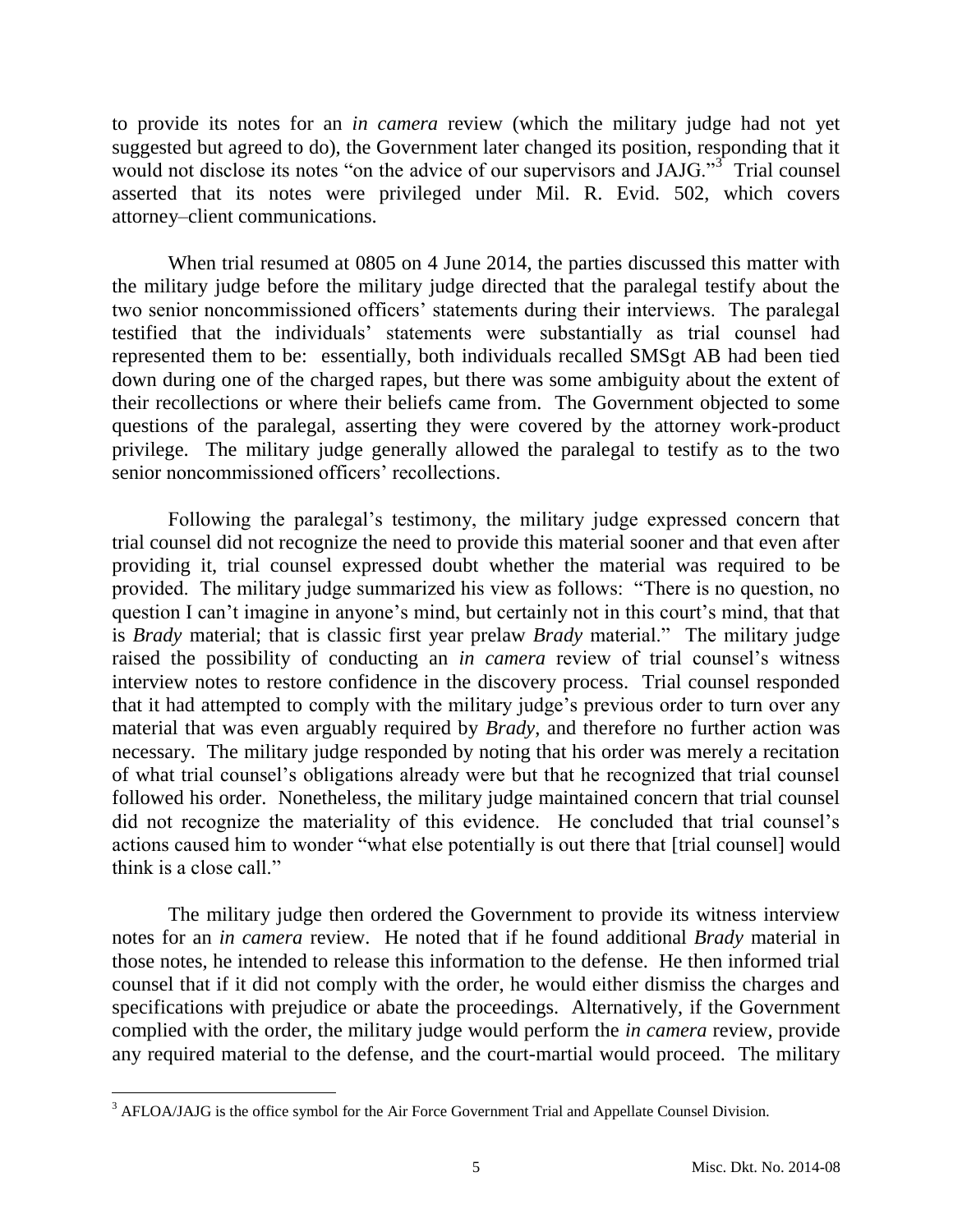judge asked for trial counsel's election, stating he was not inclined to give the Government any significant continuance to consult with JAJG or other supervisors. Trial counsel responded that the Government was "asserting [its] privilege" and asked for a continuance "in order to pursue [its] appellate options." Trial counsel stated, "We need a continuance in order to pursue a petition for extraordinary relief . . . . [W]e have to pursue appellate relief to see whether or not we have to comply with the order, and I guess whether or not to decide if the case should be abated or dismissed." The military judge responded as follows:

> Here's a ruling on your continuance; you're not getting a continuance for that. You have the material available; and I will state, and obviously counsel you're entitled to look at the law as well, but it seems clear that this [*in camera* review] is what CAAF has anticipated in cases such as this. And so I think the in camera review is entirely appropriate.

The military judge then recessed the court for "at least a half an hour" to "try to gather our thoughts together."

When the court reconvened at 1030 after an hour-long recess, trial counsel reasserted the privileged nature of the Government's interview notes, and again, requested a continuance "to seek appellate options for the military judge's order and for not complying with that order." Defense counsel responded that a continuance or abatement was inappropriate because the Government provided no support for its position that it was not required to turn over the notes and because the appellee desired to proceed to trial as quickly as possible. Trial defense counsel also expressed concern that the Government needed a continuance to complete its trial preparations, and therefore it would be unfair to reward the Government with a continuance on this issue.

The military judge again found that the statements by the two senior noncommissioned officers were clear *Brady* material, that trial counsel was wrong to assert that the material was anything other than clear *Brady* material, and that an *in camera* review was the appropriate mechanism for determining whether any remaining *Brady* material had not been provided. Again finding he had "no confidence that the prosecution has complied with its discovery requirements, and the government is now prohibiting this court from ensuring a fair trial," the military judge addressed the issue of an appropriate remedy. He found that the Government was still attempting to perfect its case on the eve of trial, that it was difficult to see how the interview notes could involve counsel's deliberative process, and that there was no reason why an *in camera* review should not be conducted. The military judge noted dismissal with prejudice is "a nuclear option" and "not one that [he] take[s] lightly" but that "the simple fact is the government has been seeking a delay, and that delay will work to the detriment of the accused." The military judge also found trial counsel committed prosecutorial misconduct by refusing to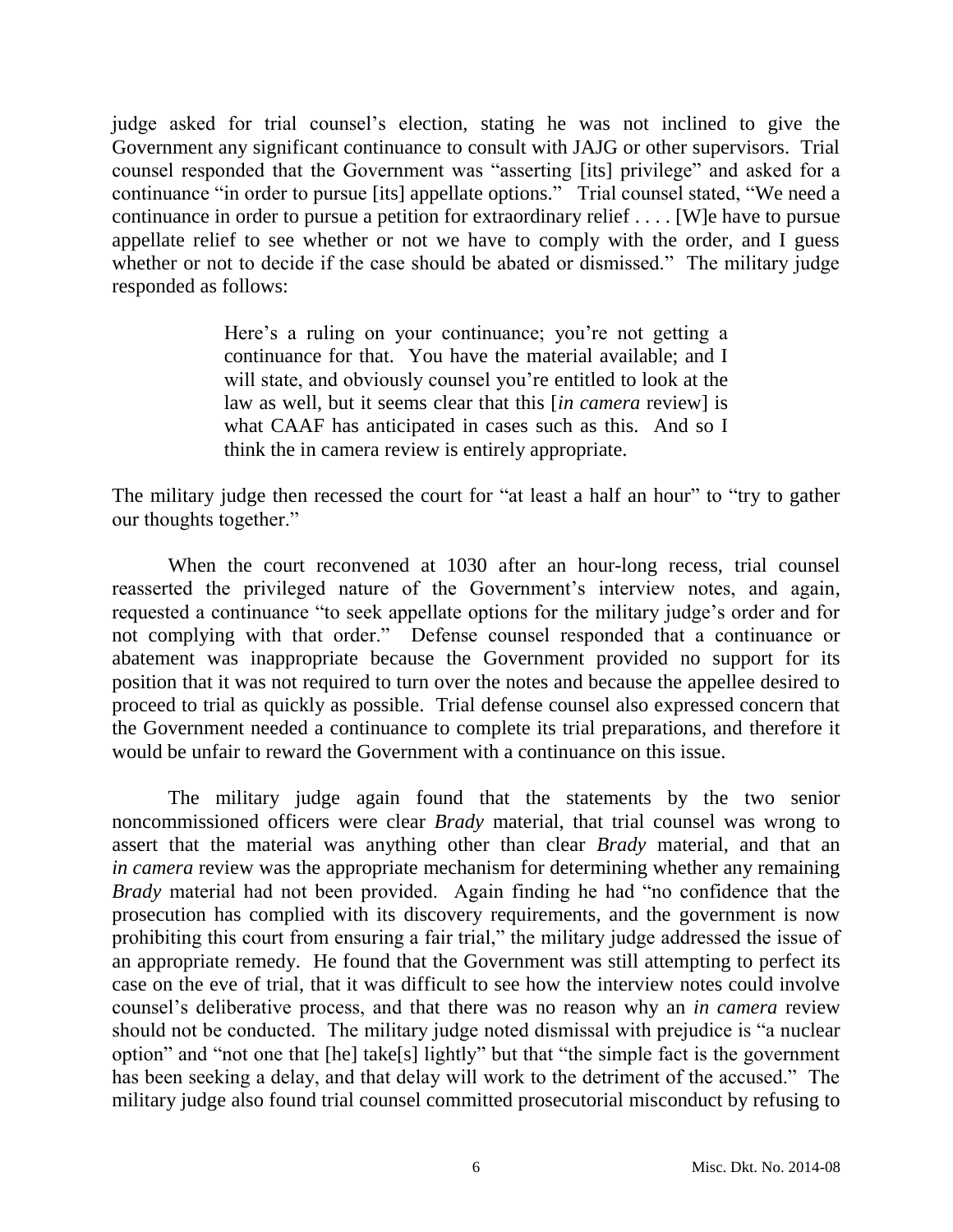obey the military judge's order for the *in camera* review, and he dismissed the charges and specifications with prejudice.

The military judge later issued a written ruling on this matter.<sup>4</sup> His written ruling generally summarized the factual background of this issue and explored his rationale for his ruling in greater detail. In particular, he provided more analysis as to why dismissal with prejudice was the appropriate remedy instead of abatement or dismissal without prejudice. In part, he found that "the government was still perfecting its case, that the failure to perfect [its] case in the previous 10 months was without good cause, and that any delay would inure to its benefit." Therefore, an abatement was not appropriate because it would "reward the party with unclean hands with that which it desperately needs."

The Government timely appealed the military judge's ruling to dismiss the charges and specifications with prejudice.

## *Jurisdiction*

Military appellate courts are courts of limited jurisdiction; prosecution appeals are not favored and are available only upon specific statutory authorization. *United States v. Wuterich*, 67 M.J. 63, 70 (C.A.A.F. 2008) (citations omitted). This court has jurisdiction to hear this appeal under Article  $62(a)(1)(A)$ , UCMJ, which authorizes the Government to appeal "[a]n order or ruling . . . which terminates the proceedings with respect to a charge or specification" in a court-martial where a punitive discharge may be adjudged.

## *Standard of Review*

We review a military judge's ruling to dismiss charges and specifications for an abuse of discretion. *See United States v. Douglas*, 68 M.J. 349, 354 (C.A.A.F. 2010) (employing abuse of discretion standard for decision not to dismiss after finding unlawful command influence); *United States v. Gore*, 60 M.J. 178, 187 (C.A.A.F. 2004) (reviewing decision to dismiss charges with prejudice for unlawful command influence under abuse of discretion standard). "'Abuse of discretion' is a term of art applied to appellate review of the discretionary judgments of a trial court. An abuse of discretion occurs when the trial court's findings of fact are clearly erroneous or if the court's decision is influenced by an erroneous view of the law." *United States v. Freeman*, 65 M.J. 451, 453 (C.A.A.F. 2008) (citing *United States v. Rader*, 65 M.J. 30, 32 (C.A.A.F. 2007)).

 $\overline{a}$ 

<sup>&</sup>lt;sup>4</sup> The military judge had not indicated on the record that he intended to follow up with a written ruling. The military judge is not required to so indicate and may supplement or reconsider his ruling prior to authentication, *see* Rule for Courts-Martial 905(f), but in the case of a ruling to be appealed by the Government, it would be preferable to indicate whether the parties should expect a later written ruling.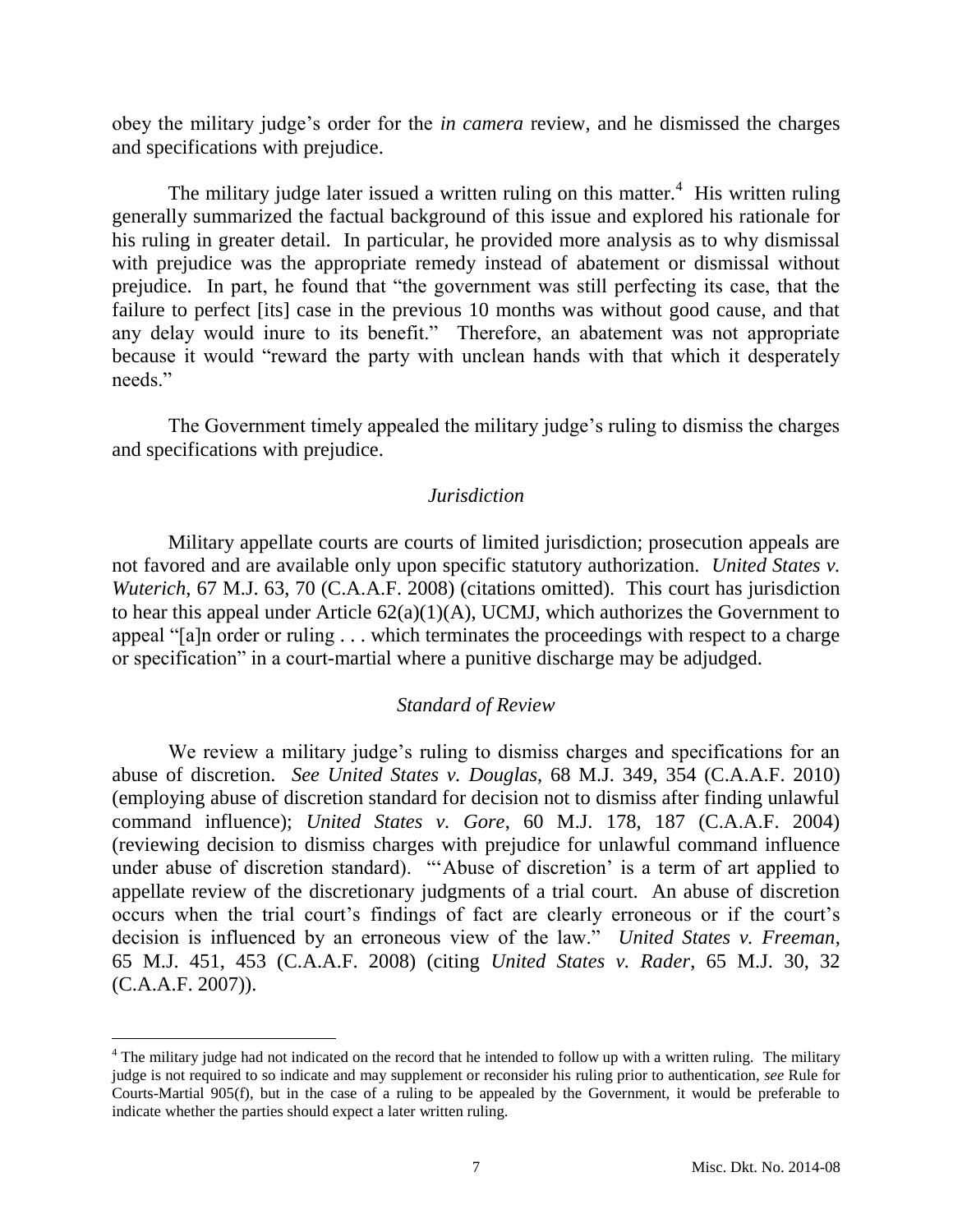Two types of trial-level actions by military judges receive particularly significant deference. First, a military judge enjoys "broad discretion" under the abuse of discretion standard in selecting an appropriate remedy to correct a wrong. *Douglas*, 68 M.J. at 354. In this situation, where the military judge has several possible remedies from which to choose, the abuse of discretion standard of review "recognizes that a judge has a range of choices and will not be reversed so long as the decision remains within that range." *Gore*, 60 M.J. at 187 (citing *United Sates v. Wallace*, 964 F.2d 1214, 1217 n.3 (D.C. Cir. 1992)). The abuse of discretion standard recognizes that "when judicial action is taken in a discretionary matter, such action cannot be set aside by a reviewing court unless it has a definite and firm conviction that the court below committed a clear error of judgment in the conclusion it reached upon a weighing of the relevant factors." *United States v. Houser*, 36 M.J. 392, 397 (C.M.A. 1993) (citations omitted). Therefore, even though dismissing charges with prejudice is a "drastic remedy" requiring military judges to "look to see whether alternative remedies are available," *Gore*, 60 M.J. at 187, the military judge's decision will be upheld so long as it was "within the range of remedies available and not otherwise a clear error of judgment." *Id.* at 189.

Second, the abuse of discretion standard grants trial judges wide latitude for matters concerning control of the courtroom and docket and rulings on continuances. *See United States v. Wellington*, 58 M.J. 420, 425 (C.A.A.F. 2003) (quoting *Morris v. Slappy*, 461 U.S. 1, 11 (1983)) (recognizing that military judges enjoy "broad discretion" on matters of continuance). We will not overturn a military judge's decision to deny a continuance unless "'reasons or rulings of the' military judge are 'clearly untenable and . . . deprive a party of a substantial right such as to amount to a denial of justice.'" *United States v. Travers*, 25 M.J. 61, 62 (C.M.A. 1987) (ellipsis in original) (quoting *Guggenmos v. Guggenmos*, 359 N.W. 2d 87, 90 (Neb. 1984) (citing *Pettegrew v. Pettegrew*, 260 N.W. 287 (Neb. 1935)).

In contrast to our powers of review under Article 66(c), UCMJ, 10 U.S.C. § 866(c), this court "may act only with respect to matters of law" in an Article 62, UCMJ, appeal. Article 62(b), UCMJ; R.C.M. 908(c)(2). We cannot find our own facts in addition to, or contrary to, the facts found by the military judge, nor can we substitute our interpretation of his facts. *United States v. Baker*, 70 M.J. 283, 287–88 (C.A.A.F. 2011); *United States v. Cossio*, 64 M.J. 254, 256 (C.A.A.F. 2007); *United States v. Terry*, 66 M.J. 514, 517 (A.F. Ct. Crim. App. 2008). "When a court is limited to reviewing matters of law, the question is not whether a reviewing court might disagree with the trial court's findings, but whether those findings are fairly supported by the record." *Gore*, 60 M.J. at 185 (quoting *United States v. Burris*, 21 M.J. 140, 144 (C.M.A. 1985)) (internal quotation marks omitted).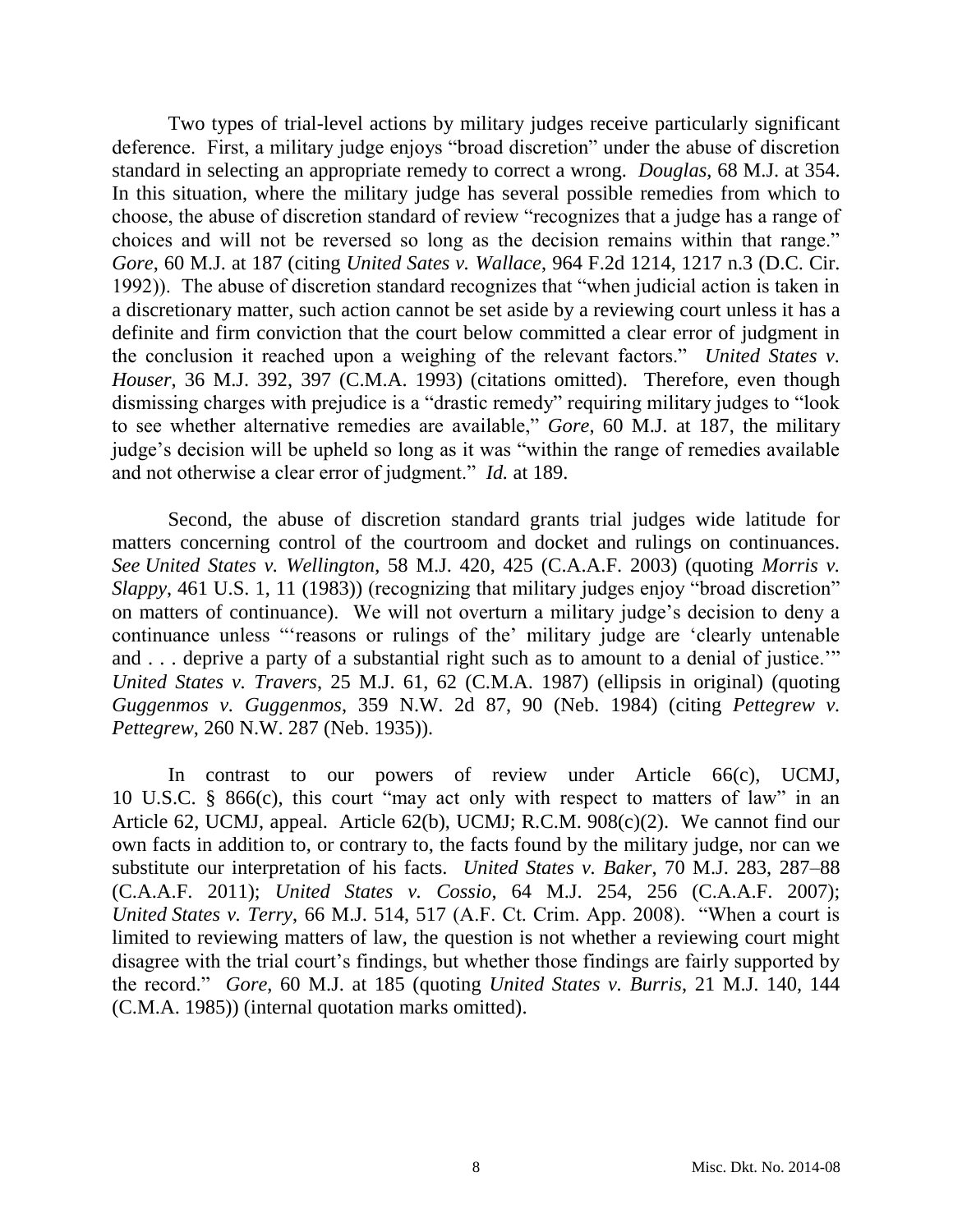### *Relevant Legal Principles*

This appeal involves several interrelated legal issues. We briefly overview the governing legal principles here.

*Disclosure of evidence:* A prosecutor may not suppress evidence favorable to an accused upon request, as this violates notions of due process where "the evidence is material either to guilt or punishment, irrespective of the good faith or bad faith of the prosecution." *Brady*, 373 U.S. at 87. When a witness's reliability "may well be determinative of guilt or innocence, nondisclosure of evidence affecting credibility falls within this general rule." *Giglio*, 405 U.S. at 154 (quoting *Napue v. Illinois*, 360 U.S. 264, 269 (1959)) (internal quotation marks omitted). Materiality in this context is demonstrated if the suppressed evidence "could . . . in any reasonable likelihood have affected the judgment of the jury." *Id.* (quoting *Napue*, 360 U.S. at 271). Therefore, the Government violates an accused's due process rights if it withholds evidence that is "exculpatory, substantive evidence or evidence capable of impeaching the government's case," or where "there is a reasonable probability that, had the evidence been disclosed, the result of the proceeding would have been different." *United States v. Behenna*, 71 M.J. 228, 238 (C.A.A.F. 2012) (internal quotation marks omitted). "To be material, the evidence must have made the likelihood of a different result great enough to undermine confidence in the outcome of the trial." *Id.* (internal quotation marks, ellipsis, and brackets omitted). Military practice requires disclosure beyond constitutional requirements. R.C.M. 701(a)(6) requires trial counsel to "as soon as practicable, disclose to the defense the existence of evidence known to the trial counsel which reasonably tends to: (A) Negate the guilt of the accused of an offense charged; (B) Reduce the degree of guilt of the accused of an offense charged; or (C) Reduce the punishment."

*Prosecutorial misconduct:* Prosecutorial misconduct occurs when trial counsel "'overstep[s] the bounds of that propriety and fairness which should characterize the conduct of such an officer in the prosecution of a criminal offense.'" *United States v. Fletcher*, 62 M.J. 175, 179 (C.A.A.F. 2005) (alteration in original) (quoting *Berger v. United States*, 295 U.S. 78, 84 (1935)). Prosecutorial misconduct is generally defined as "action or inaction by a prosecutor in violation of some legal norm or standard, *e.g.*, a constitutional provision, a statute, a Manual rule, or an applicable professional ethics canon." *United States v. Hornback*, 73 M.J. 155, 160 (C.A.A.F. 2014) (quoting *United States v. Meek*, 44 M.J. 1, 5 (C.A.A.F. 1996)). Prosecutorial misconduct does not automatically require a new trial or the dismissal of charges against an accused; instead, relief is granted only if trial counsel's misconduct "actually impacted on a substantial right of an accused (i.e., resulted in prejudice)." *United States v. Frey*, 73 M.J. 245, 249 (C.A.A.F. 2014) (quoting *Fletcher*, 62 M.J. at 178).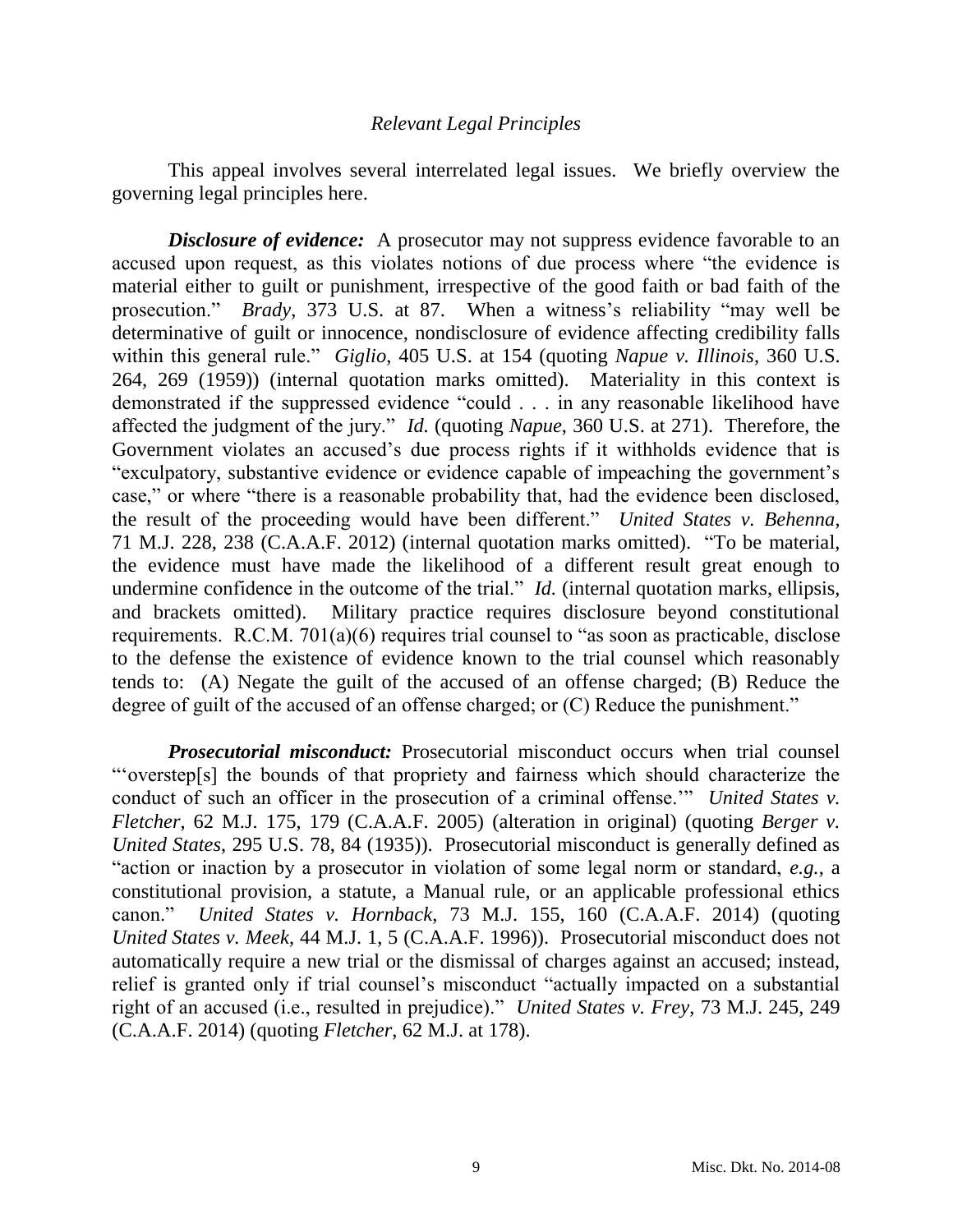*Attorney work-product privilege:* R.C.M. 701(f) references the attorney work-product privilege,<sup>5</sup> stating: "Nothing in this rule shall require the disclosure or production of notes, memoranda, or similar working papers prepared by counsel and counsel's assistants and representatives." As explained by our superior court:

> The theory behind the work-product rule is that, after an attorney has spent time preparing the case, assembling and sorting the facts, deriving a theory and theme for the case, and planning the strategy to be employed, the opponent, without some overriding interests, may not needlessly interfere with the thought processes used in creating the documents.

*United States v. Romano*, 46 M.J. 269, 274–75 (C.A.A.F. 1997) (citing *United States v. Nobles*, 422 U.S. 225, 238 (1975)). Documents "specifically compiled and prepared with a reasonable anticipation of trial will be encompassed within the privilege if they encapsulate the attorney's thought processes." *Id.* at 275.

*In camera review:* Where discovery obligations potentially impact a recognized privilege, an *in camera* review is generally the preferred method for resolving the competing compulsions. R.C.M.  $703(f)(4)(C)$  states that where the holder of evidence requests relief from compliance with a subpoena or order of production, the military judge may direct that evidence be submitted for an *in camera* review to determine whether such relief should be granted. *In camera* proceedings are specifically provided for in other situations involving privileged material.<sup>6</sup> Both the Supreme Court and the Court of Appeals for the Armed Forces have approved of *in camera* review as a mechanism to resolve attorneys' claims of privilege in criminal discovery matters. *See United States v. Zolin*, 491 U.S. 554, 568 (holding that a complete prohibition against an opponent's use of *in camera* review to establish the applicability of the crime-fraud exception to the attorney-client privilege is "inconsistent with the policies underlying the

<sup>5</sup> This protection is often referred to as the attorney work-product "doctrine" instead of a "privilege." *See, e.g.*, *United States v. Nobles*, 422 U.S. 225, 237–38 & n.11 (1975) (explaining the "work-product doctrine" and distinguishing it from the "attorney-client privilege.") Our superior court has occasionally used the term "doctrine" as well. *See United States v. Dorman*, 58 M.J. 295, 298 n.1 (C.A.A.F. 2003) ("The attorney–client privilege, which includes the work product doctrine, is an evidentiary concept that may be invoked 'in judicial and other proceedings in which a lawyer may be called as a witness or otherwise required to produce evidence concerning a client.'") (quoting Model Rules of Prof'l Conduct R. 1.6 cmt. 3 (2003)). However, our superior court has more often used the term "work-product privilege," including in its most relevant decisions for purposes of this case. *United States v. Romano*, 46 M.J. 269, 274–75 (C.A.A.F. 1997); *United States v. Vanderwier*, 25 M.J. 263, 269 (C.M.A. 1987). We therefore use the latter term without determining whether there is a legally significant distinction between the two terms.

<sup>6</sup> *See* Mil. R. Evid. 505(i)(3) (providing for *in camera* review in situations involving classified information); Mil. R. Evid. 513(e)(3) (calling for *in camera* review where necessary to rule on a motion for production or admission of mental health records). Our superior court has ruled that even if a qualified newsgathering privilege exists in the military justice system, such a privilege would not preclude an *in camera* review of the purportedly privileged material, and under the facts of that case, the military judge was required to conduct such a review before ruling on a motion to quash a subpoena. *United States v. Wuterich*, 67 M.J. 63, 79 (C.A.A.F. 2008).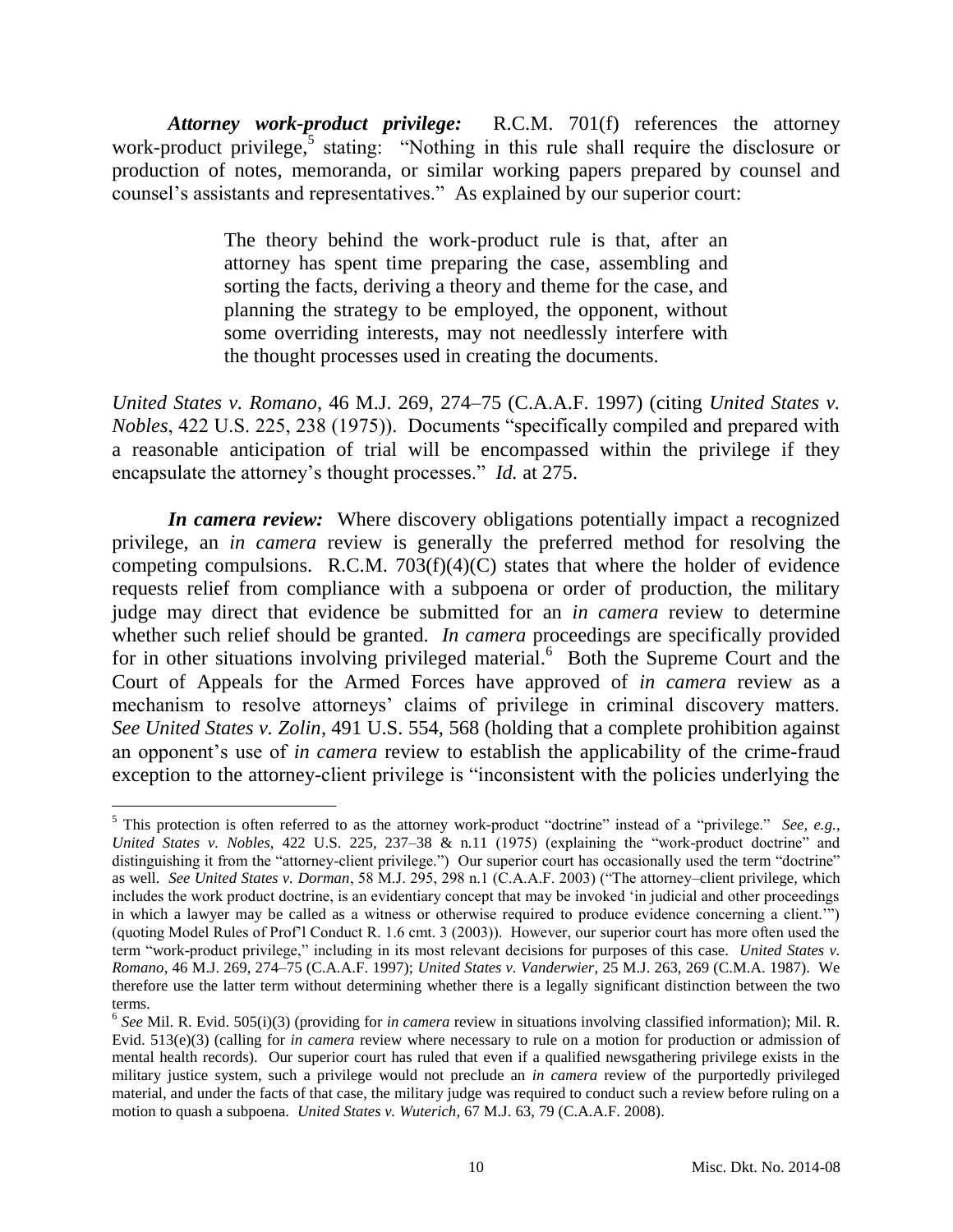privilege"); *Romano*, 46 M.J. at 275 (holding that appellant was prejudiced by the Government's failure to provide discovery of exculpatory statements, and "[i]f a rehearing is ordered, we would expect the military judge to examine *in camera* any documents for which the work-product privilege is claimed").

*Remedy:* A dismissal is a drastic remedy and courts must look to see whether alternative remedies are available. *Gore*, 60 M.J. at 187. Dismissal is not appropriate where an error can be rendered harmless by an alternative remedy. *See United States v. Green*, 4 M.J. 203, 204 (C.M.A. 1978). Conversely, dismissal is appropriate when an accused would be prejudiced or no useful purpose would be served by continuing the proceedings. *Id.* (citing *United States v. Gray*, 47 C.M.R. 484, 486 (C.M.A. 1973)); *see also United States v. Dooley*, 61 M.J. 258, 264–65 (C.A.A.F. 2005) (holding the military judge did not abuse his discretion in dismissing charges with prejudice for violation of speedy trial court-martial rule, and recognizing that the military judge assessed the prejudice that would result from remedies short of dismissal).

*Continuances:* In the context of a direct appeal of a court-martial conviction, appellate courts determine whether a military judge abused his or her discretion in denying a continuance by reviewing factors such as surprise, the nature of any evidence involved, the timeliness of the request, substitute testimony or evidence, availability of witnesses or evidence requested, the length of the continuance, prejudice to the opponent, whether the moving party received prior continuances, good faith of the moving party, use of reasonable diligence by the moving party, the possible impact on the verdict, and prior notice. *United States v. Miller*, 47 M.J. 352, 357 (C.A.A.F. 1997) (citing F. Gilligan and F. Lederer, *Court-Martial Procedure* § 18-32.00 at 704 (1991)).

### *Discussion*

At the outset, the parties disagree as to exactly what issue is before this court. The Government's framed issue is: "Whether the military judge abused his discretion by finding prosecutorial misconduct and dismissing all charges and specifications with prejudice." The Government contends that this issue encompasses not only the military judge's specific rulings concerning the Government's noncompliance with the order for *in camera* review but also his finding that trial counsel had failed to comply with and grasp *Brady* requirements. In contrast, the appellee contends that the only issues before us deal with trial counsel's decision to disobey the military judge's order to produce interview notes for an *in camera* review and the military judge's remedy for trial counsel's failure to comply with that order.

This court may only act upon prosecution appeals pursuant to specific statutory authorization. Article  $62(a)(1)(A)$ , UCMJ, authorizes the Government to appeal "[a]n order or ruling . . . which terminates the proceedings with respect to a charge or specification." The military judge's oral order at trial and his subsequent written ruling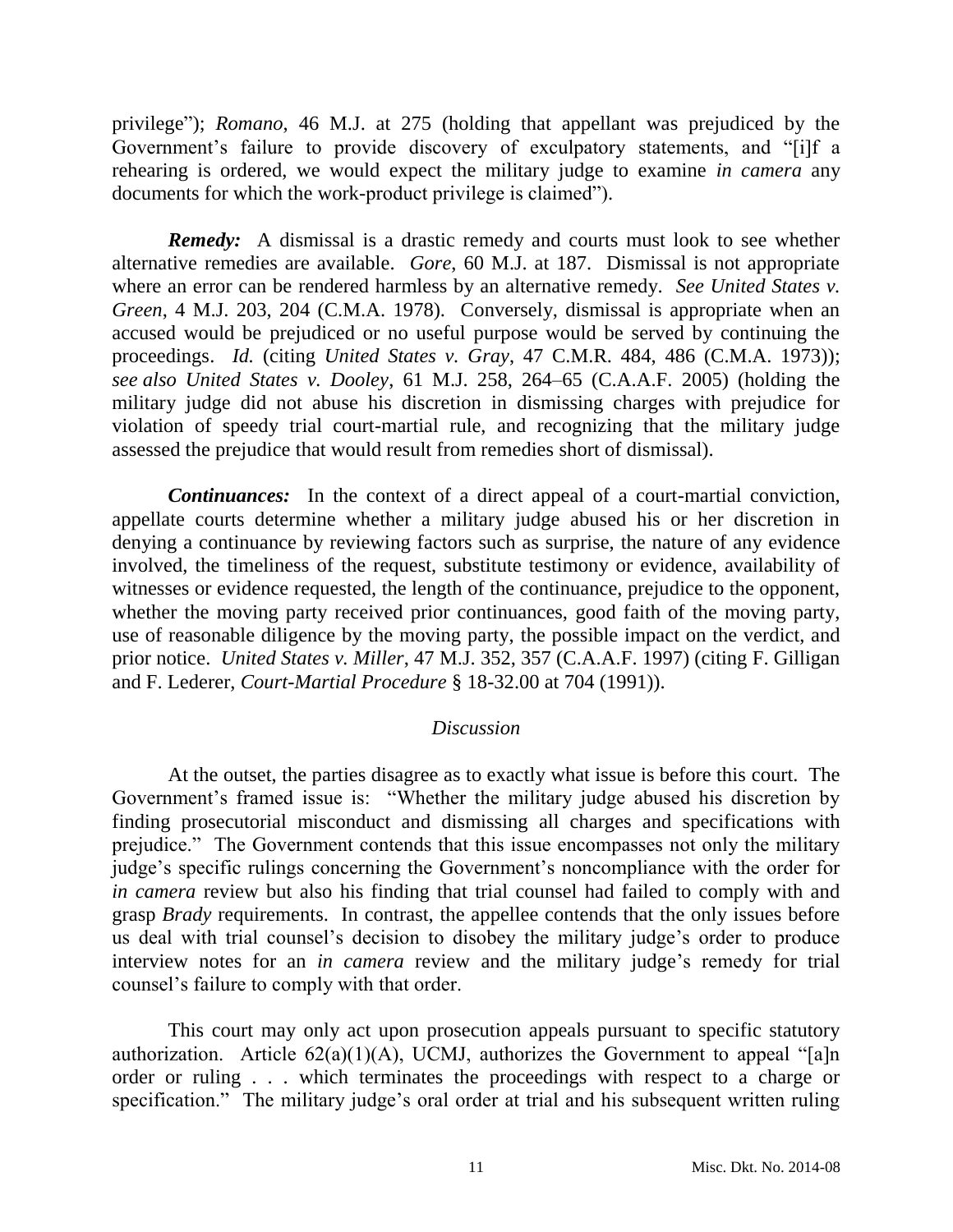dismissed charges because, in the military judge's view, the Government committed prosecutorial misconduct in failing to comply with the military judge's order to produce the interview notes for an *in camera* review. Dismissal was not ordered for the Government's earlier purported discovery obligation violations. Therefore, the narrow issue before this court concerns trial counsel's refusal to comply with the military judge's order and the military judge's remedy for this refusal, not the findings of *Brady* violations that led to this issue. However, the military judge's order to produce the interview notes flowed directly from his finding that trial counsel's actions led to a loss of confidence in the discovery process. Therefore, we will review the military judge's findings with regard to *Brady* obligations as part of the circumstances behind his ultimate ruling concerning the order for *in camera* review.

Thus framed, the Government's appealed issue leaves two questions we must answer to resolve this matter. First, did trial counsel have a valid basis to refuse to comply with the military judge's order to produce the interview notes for an *in camera*  review? Second, did the military judge abuse his discretion in dismissing the charges and specifications with prejudice rather than electing some less drastic remedy?

## 1. Did trial counsel have a valid basis to refuse to comply with the military judge's order to produce the interview notes for an *in camera* review?

We emphatically answer this question in the negative, holding that the military judge was within his authority to order the notes to be produced for an *in camera* review and the Government had no basis to refuse this order.

The Government disagreed at trial that it failed to comply with its discovery obligations, and it maintains that position on appeal. We express skepticism with the Government's position that the statements by the two senior noncommissioned officers are not *Brady* material. The Government's case rested almost entirely on the credibility of SMSgt AB; no physical evidence was present, and the appellee's statements in the pretext phone call provided no significant inculpatory information. Even if the two senior noncommissioned officers expressed some uncertainty about exactly what SMSgt AB told them, any indication that SMSgt AB may have made inconsistent statements directly about a charged rape could be reasonably likely to affect the judgment of the factfinder. *Cf. Romano*, 46 M.J. at 273 (finding the appellant was prejudiced by the Government's failure to provide discovery of exculpatory statements by an enlisted member with whom the appellant, an officer, was accused to have fraternized because "[t]he central issue in this case was the credibility of the witnesses"); *United States v. Brickey*, 16 M.J. 258, 268–69 (C.M.A. 1983) (holding trial counsel violated its duty to disclose information that impacted both the credibility and competence of a key prosecution witness to a drug trial). We do not know whether the statements by the two senior noncommissioned officers would have affected the findings on whether the prosecution had met its burden to prove the elements of the offenses beyond a reasonable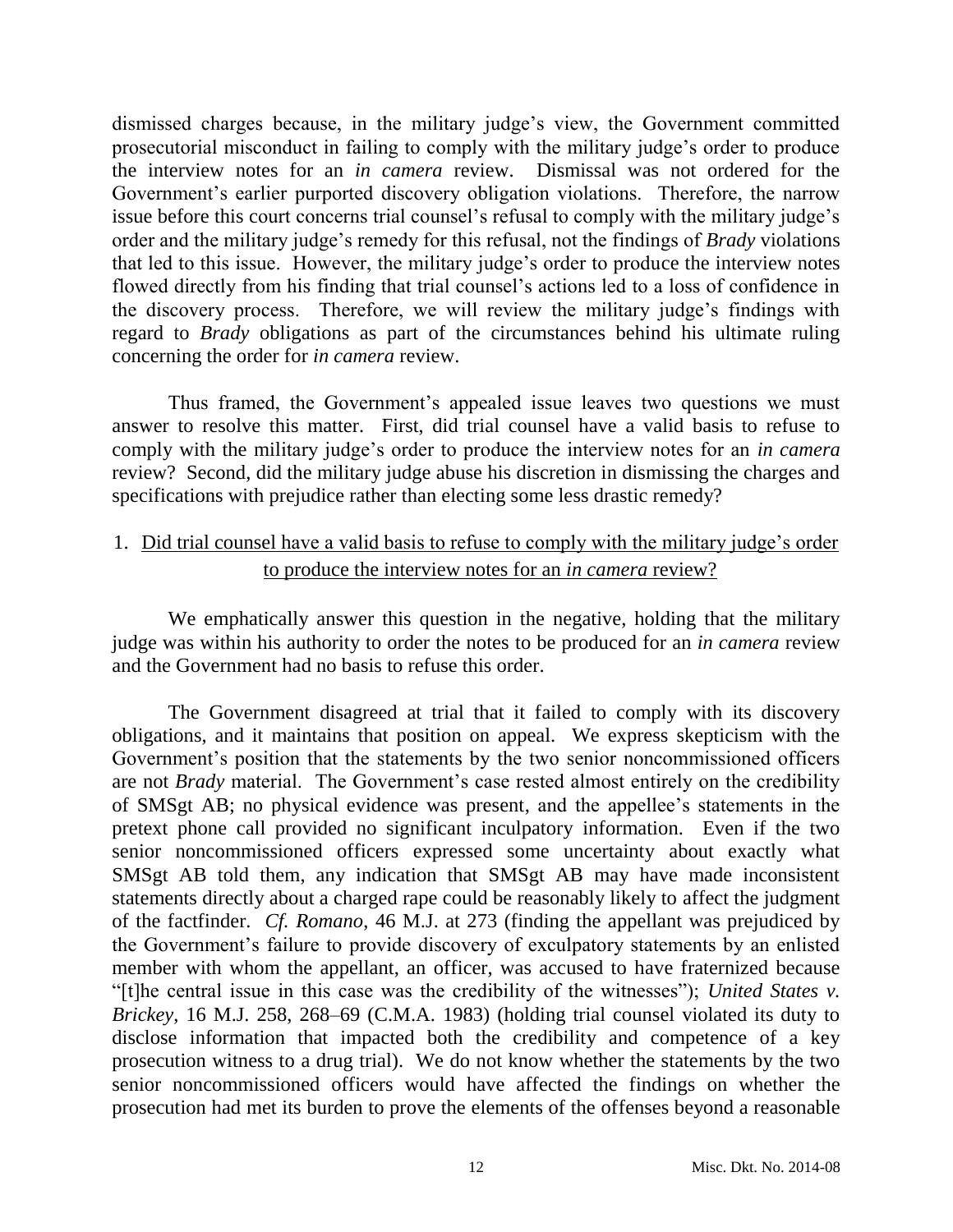doubt, but there seems to be at least a reasonable likelihood that this information—which represented the only evidence of a prior inconsistent statement by the alleged victim would have led to a different result.

We need not definitively state whether a discovery violation occurred. It matters not whether the military judge was correct or incorrect in his determination that this information was clearly *Brady* material and that trial counsel's late disclosure and qualifying language caused him to lose faith in the discovery process. Whether the military judge was right or wrong in this judgment call, trial counsel has an obligation to "comply promptly with all orders and directives of the court." AIR FORCE STANDARDS FOR CRIMINAL JUSTICE Standard 3-5.2(c) (6 June 2013). Trial counsel may have disagreed with the military judge's rationale for his order to disclose interview notes for an *in camera* review, but there was nothing illegal about the order, and the military judge had a reasonable basis for issuing it. Short of some completely unusual circumstances not present here, the Government simply does not have the authority to choose which orders of a military judge it will follow and which ones it will not, at least not without facing the threat of remedial action or even punishment.<sup>7</sup>

The Government's assertion of the attorney work-product privilege provides no justification for its refusal to comply with the military judge's order. Even assuming the interview notes contained privileged attorney work-product information, $8$  the privilege is not absolute and does not shield the interview notes from *in camera* review. Indeed, *in camera* review of potentially privileged interview notes is "a sound practice that protects the rights of all concerned and aids in appellate review." *United States v. Vanderwier*, 25 M.J. 263, 269 (C.M.A. 1987). "[I]t is clear that *in camera* review does not destroy the privileged nature of the contested communications . . . ." *Zolin*, 491 U.S. at 569. If the attorney work-product privilege protected portions of the interview, that privilege was not harmed or abrogated by the military judge's order to review the materials *in camera*. Military judges routinely inspect potentially privileged material; any applicable privilege is not diminished merely because the military judge privately reviews the material.<sup>9</sup>

 $<sup>7</sup>$  A military judge may punish for contempt any person who "willfully disobeys the lawful writ, process, order, rule,</sup> decree, or command of the court-martial." Article 48(a)(3), UCMJ, 10 U.S.C. § 848(a)(3).

<sup>&</sup>lt;sup>8</sup> "Interview notes prepared by a lawyer or his representative are not automatically excluded from discovery by the defense on the basis that the notes are work product." *Vanderwier*, 25 M.J. at 268. "[I]t is questionable whether witness statements reveal the attorney's thought processes in such detail as to require protection." *Romano*, 46 M.J. at 275. The leading Supreme Court case on the work-product doctrine rejected the idea that purely factual information contained in an attorney's witness interview notes is protected, because "[m]utual knowledge of all the relevant facts gathered by both parties is essential to proper litigation." *Hickman v. Taylor*, 329 U.S. 495, 507 (1947). However, the Court also recognized the mental impressions of an attorney are protected. *Id.* at 511–12.

<sup>&</sup>lt;sup>9</sup> The Government cites *United States v. Zolin*, 491 U.S. 554, 565 (1989), for the proposition that "examination of the evidence, even by the judge alone, in chambers, might in some cases 'jeopardize the security which the privilege is meant to protect.'" (quoting *United States v. Reynolds*, 345 U.S. 1, 73 (1953)). We find that the concern discussed in *Zolin* (disclosing military secrets to a judge for *in camera* review) does not apply with the same force in this situation.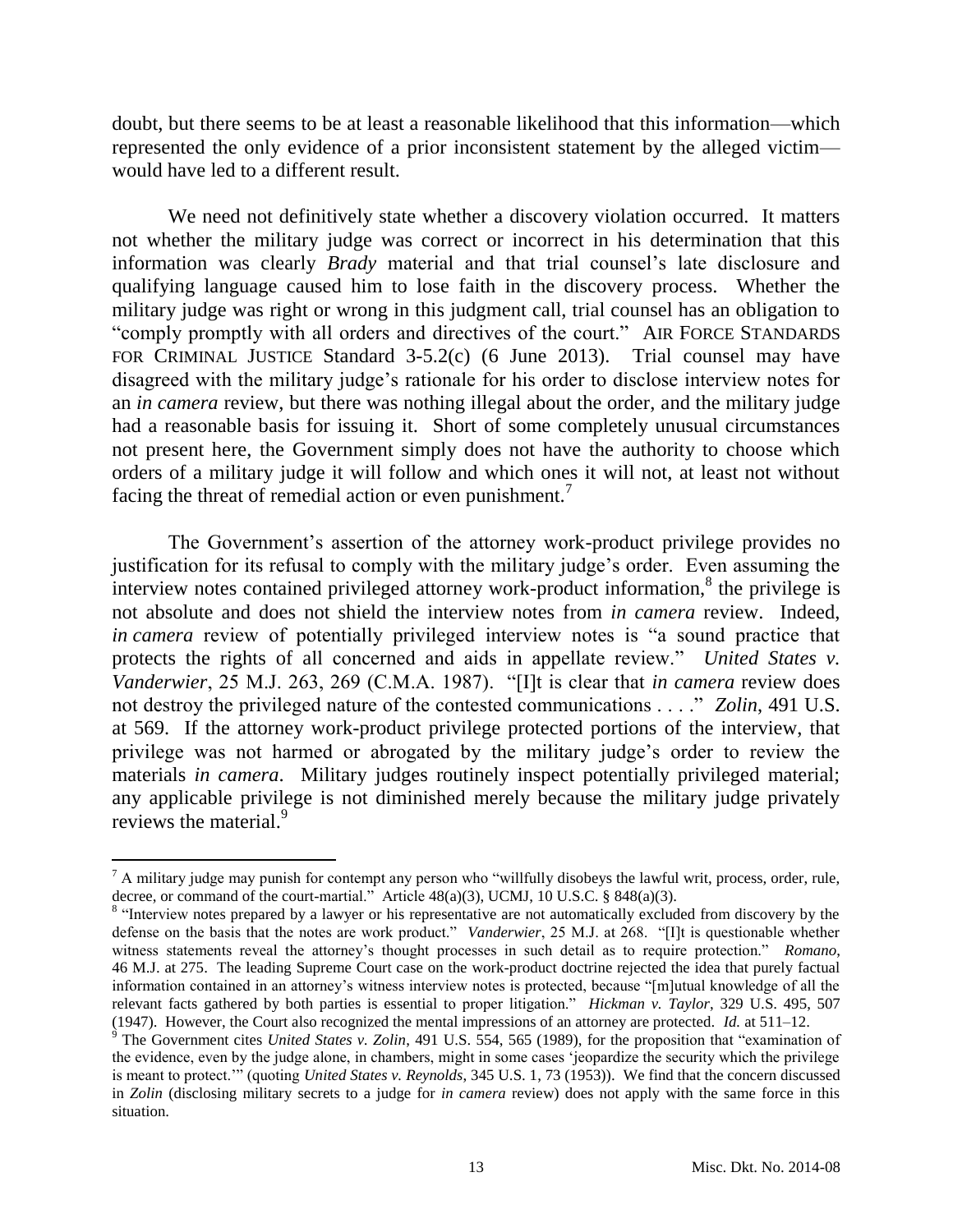Any damage to the privilege would only occur if the military judge chose to order privileged information to be released to the defense. If the military judge had done this, and if the Government believed it suffered harm by the ordered release, the Government could have applied for relief at that point, perhaps through application for an emergency writ. If the Government was concerned that the military judge would release the information without providing the opportunity to seek appellate relief, it could make a specific request that the military judge not turn over notes to the defense until the Government had the opportunity to seek appellate relief on an emergency basis if those notes did include privileged materials. Here, however, the Government merely elected to disobey the military judge's order to produce the interview notes for *in camera* review; therefore, we do not know whether the military judge would have turned over any materials to the defense. The military judge's order for a mere *in camera* review resulted in no cognizable harm to the Government, and therefore any privilege the Government possessed in the interview notes does not justify trial counsel's refusal to comply with the military judge's order.

The Government has cited no valid reason to justify its refusal to follow the normal procedure in this case of complying with the order for *in camera* review. Rather, the Government should have dealt with any ordered release of privileged information when and if that became necessary. When pressed at oral argument, the Government articulated three reasons for its choice to protest this issue when *in camera* review was ordered rather than protesting at a point when the military judge would have ordered information to be released to the defense. First, the Government asserted that this court's decision in *United States v. Rettinghouse*, Misc. Dkt. No 2010-11 (A.F. Ct. Crim. App. 2010) (unpub. op.), indicated the Government might be considered to have waived its privilege if it complied with the order. Second, it argued that the only way the Government could appeal this issue under Article 62, UCMJ, rather than through a petition for extraordinary relief, was to disobey the military judge's order and then appeal the military judge's decision to abate the proceedings or dismiss the charges and specifications. Finally, the Government asserted that the military judge's decisions up to that point caused the Government to lose confidence that the military judge would treat the submitted material appropriately; for example, the Government feared the military judge might immediately release information to the defense without allowing the Government an opportunity to protest this action to our court.

None of these three reasons provides sufficient cause to refuse to comply with the military judge's order. *Rettinghouse* does not, as the Government argues, stand for the proposition that the Government must disobey the military judge's order or risk being deemed to have waived any complaint. In *Rettinghouse*, after conducting an *in camera*  review of trial counsel's notes taken during interviews of the accused's stepdaughters (alleged victims of the accused's charged sexual acts) and determining that the notes revealed inconsistencies by the alleged victims that should be disclosed to the defense as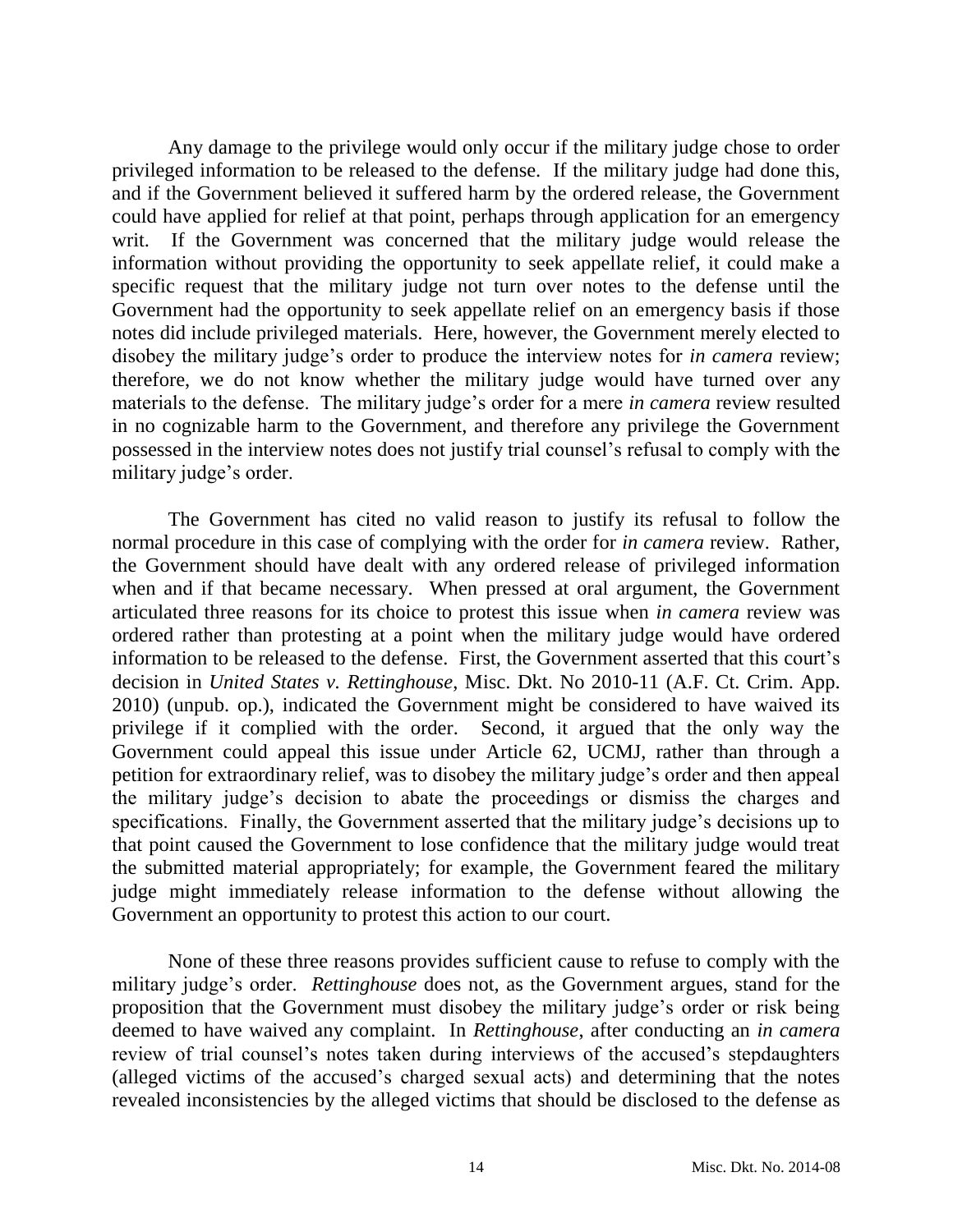exculpatory material under *Brady*, the military judge compelled trial counsel to produce the notes to the defense. Trial counsel did not protest this order or seek appellate relief, instead providing the notes to the defense. After defense counsel's review of the notes and further proceedings resulted in a continuance of almost two weeks, trial counsel then stated she would not produce legal office personnel to testify about their interviews with the alleged victims. The military judge ordered trial counsel to do so, and when trial counsel refused to comply, the military judge abated the proceedings. Upon review under Article 62, UCMJ, we determined the only proper issue before the court was the abatement for refusal to produce the witnesses, not the military judge's earlier order to produce interview notes to the defense. We noted the passage of time since the order to produce the notes, and the fact that trial counsel complied without objection. Therefore, we held:

> If the government had refused to disclose the notes at issue based on work product and had the military judge then abated the proceedings . . . , the issue of whether the work product rule protected disclosure of the interview notes in this case may have been a proper subject of appeal under Article 62, UCMJ, since the abatement would have directly resulted from the military judge's ruling concerning the applicability of the work product doctrine to potentially exculpatory material.

### *Rettinghouse*, unpub. op. at 5.

Nothing about *Rettinghouse* supports the Government's position that it had the right to disobey the order to produce witness interview notes for an *in camera* review. At best, this unpublished decision indicates the Government may need to disobey an order to produce notes *to the defense*, lest it be considered to have bypassed the opportunity for an interlocutory appeal. It does not stand for the proposition that the Government may refuse to provide notes to the military judge for an *in camera* review. In fact, the *Rettinghouse* court specifically reiterated our superior court's guidance in *Romano* that *in camera* review is an appropriate mechanism in this situation: "We note that the procedure adopted by the military judge for determining whether witness interview notes taken by members of the prosecution team should be disclosed is in accord with the procedure suggested by our superior court in [*Romano*]." *Id.* at 1. Nowhere does the *Rettinghouse* decision indicate that the Government may short-circuit the process approved of in *Romano* by refusing to submit notes for an *in camera* review.

The Government's remaining two rationales for refusing even an *in camera* review of its notes require little discussion to expose their lack of merit. The Government's desire to seek a more advantageous appeal mechanism is not a valid basis to refuse an order from a military judge. Even if it was, the Government could have asked the military judge to provide it the option of refusing to produce notes to the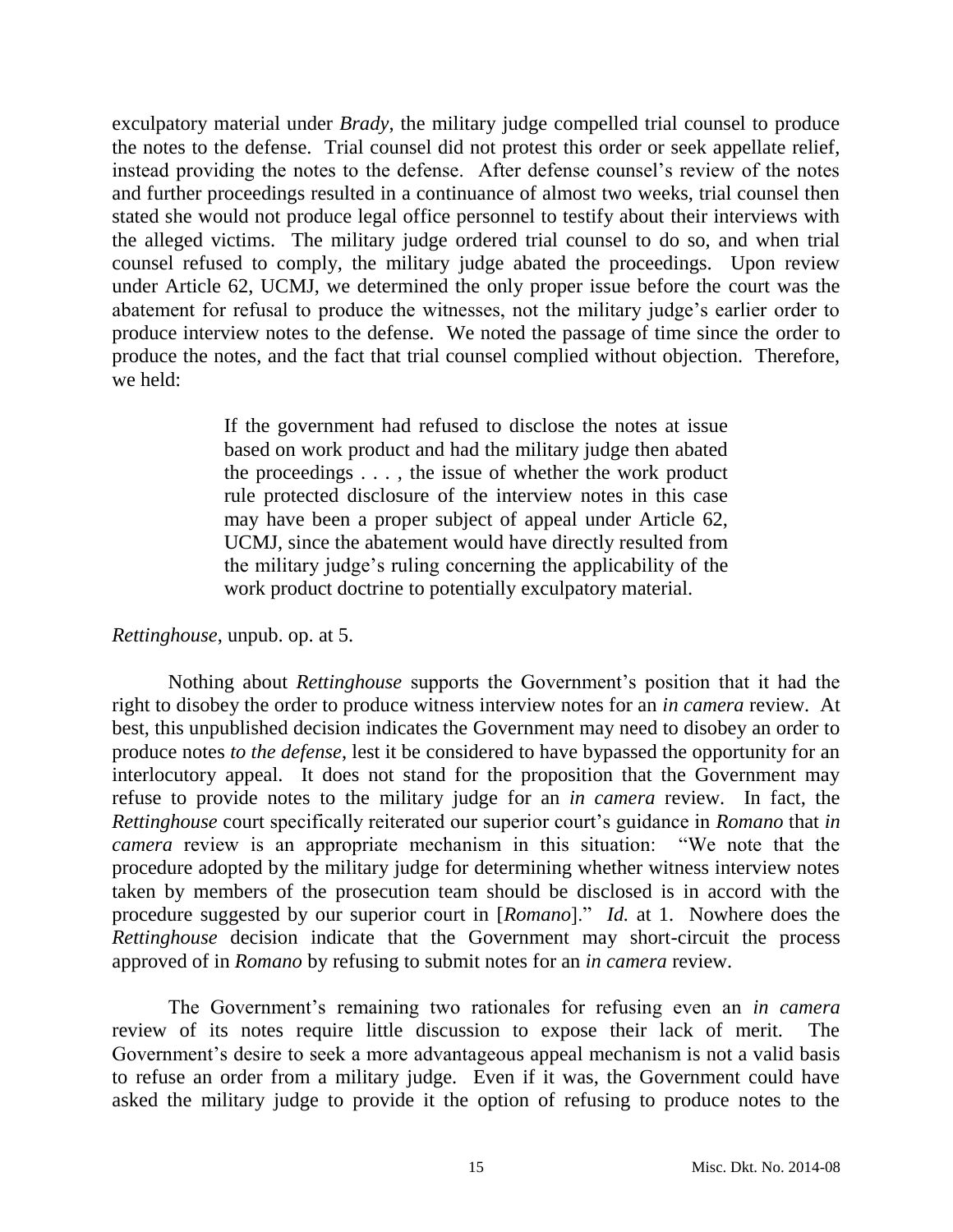defense after an *in camera* review. If the military judge ordered some portion of the notes to be provided to the defense, the Government's failure to do so would still presumably result in a remedy such as abatement or dismissal (providing the Government the opportunity for an Article 62, UCMJ, appeal), but at least its refusal to comply with a court order would be based on some articulable harm. The Government's last reason, that the military judge's previous rulings gave it no confidence the military judge would appropriately treat the material, is unsatisfactory. The mere fact that the Government disagreed with some of the military judge's rulings, particularly his ruling regarding the pretext phone call, does not mean the military judge could not be trusted to perform an *in camera* review, a common procedure in modern court-martial practice. If the Government had some specific concern—for example, if it was concerned that the military judge, sitting as factfinder, would see some material in the notes inappropriate for a factfinder to see—it could have articulated that on the record.<sup>10</sup> It made no effort to do so.

If trial counsel had a good-faith basis to refuse to comply with the military judge's order to produce the interview notes for an *in camera* review, he failed to articulate that basis on the record. The court's order was clear, lawful, and valid. Likewise, on appeal, the Government has failed to articulate any valid rationale for its noncompliance. In the absence of some unusual circumstances not present here, we refuse the Government's invitation to authorize counsel to disobey orders of a military judge.

# 2. Did the military judge abuse his discretion in dismissing the charges and specifications with prejudice rather than electing some less drastic remedy?

Trial counsel's refusal to follow the military judge's order warranted a remedy. The military judge had already determined that he needed to review the interview notes in order to ensure the appellee was provided a fair trial. When the Government refused to comply with his order, the military judge had only three legitimate options for a remedy: abate the proceedings until such time as the Government complied with his order, dismiss the charges and specifications without prejudice, or dismiss the charges and specifications with prejudice.

The military judge was obligated to consider each of these three options and elect one that most reasonably corrected the harm caused by the Government's actions. He did exactly this in his written ruling. His oral ruling from the bench contained less analysis as to his choice of remedy, but he did recognize that dismissal with prejudice "is a nuclear option" and "not one that [he] take[s] lightly." He elected to dismiss with prejudice based primarily on his finding that the Government had repeatedly sought a

 $\overline{a}$  $10$  We note that military judges often are exposed to evidence that is ultimately ruled inadmissible. Military judges are trusted to compartmentalize portions of courts-martial and disregard inadmissible evidence to which they have been exposed.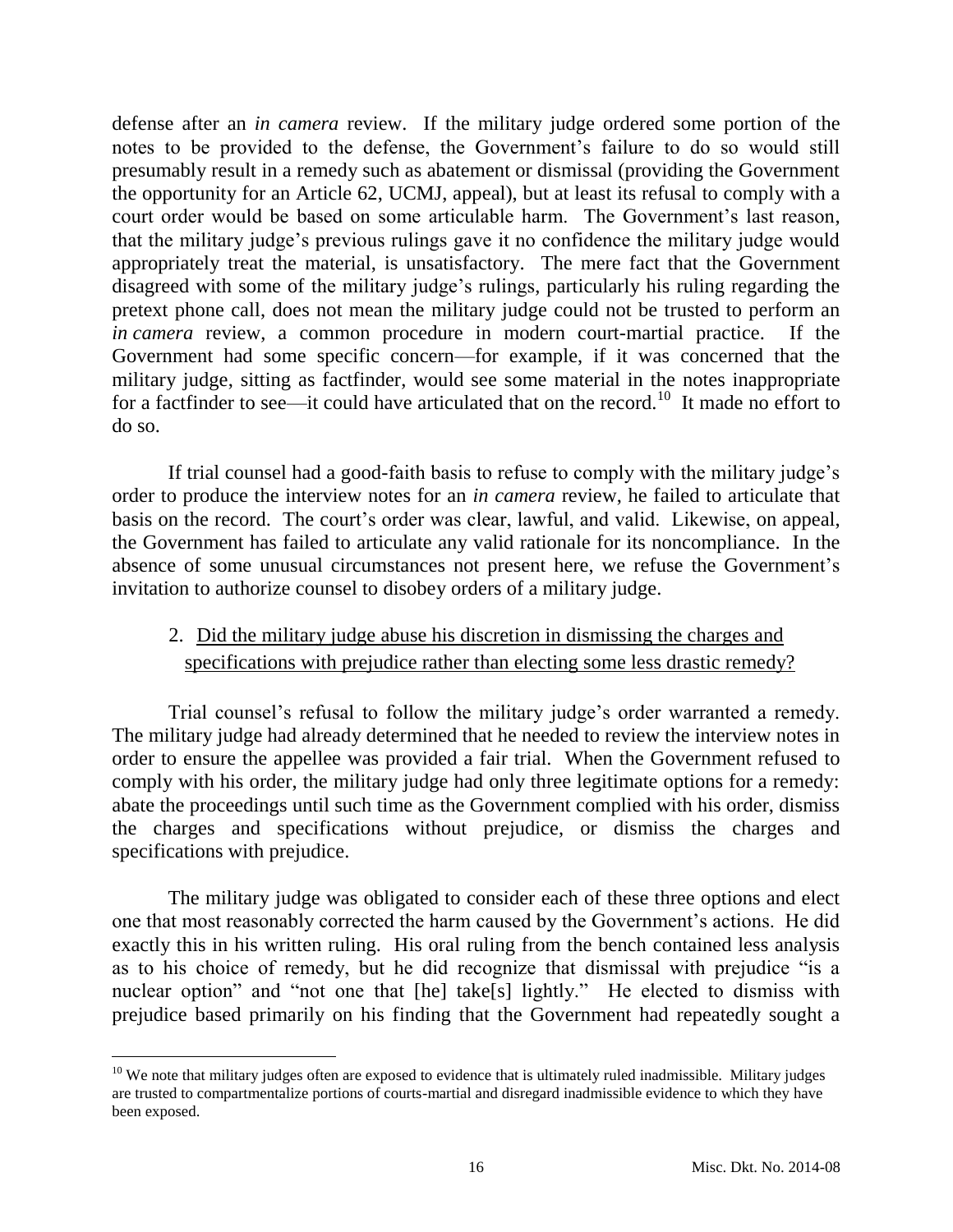delay to prepare for trial, and this delay would operate to the appellee's detriment. As such, the military judge found that abatement or dismissal without prejudice would therefore reward the Government for its noncompliance.

We consider the military judge's position as to the Government's desire for a delay, and the effect of that delay on the defense, to be findings of fact decisive in the military judge's choice of remedy. We acknowledge that the record contains some information inconsistent with these findings of fact. The only two continuances sought by the Government were: (1) a delay of less than two days to deal with about 250 pages of character letters recently submitted by the defense; and (2) a continuance of some number of hours to consult with JAJG when the military judge ordered trial counsel to produce the interview notes for *in camera* review. These continuances do not strike us as particularly unreasonable. Apart from these matters, the only indications in the record as to trial counsel's desire for a delay or lack of preparation involve late notices submitted under Mil. R. Evid. 304(d) and 404(b) and late witness notices. These late notices are certainly not to be commended, but they are also not unprecedented in our experience with court-martial preparation.

Despite these matters, this is an interlocutory appeal by the Government, and we lack independent fact-finding authority. Our obligation is not to substitute our interpretation of the facts for that of the military judge but to determine whether the military judge's findings are fairly supported by the record. They are. In addition to the requests for continuances and multiple late notices, we note, as did the military judge, that: (1) this was not a particularly complex case from an evidentiary standpoint that should normally warrant late notices; (2) the Government provided no valid reasons whatsoever for its refusal to comply with the military judge's order, leaving room for speculation about its motives; and (3) the defense seemed to take a particularly strident position in its desire to timely try this case. The record provides some support for the military judge's findings of fact, and we lack the authority to overturn them.

The Government also argues that a finding of trial counsel's bad faith was necessary to support the military judge's remedy of dismissal with prejudice and that the military judge found no bad faith until his later written ruling. The Government cites *United States v. Kern*, 22 M.J. 49 (C.M.A. 1986), in support of this position. In *Kern*, the court held that a military judge may fashion an appropriate remedy for destruction of evidence, including "even dismissal of charges or specifications where bad faith is clearly demonstrated." *Id.* at 52. We find *Kern* provides no basis to overturn the military judge's selected remedy. The military judge reasonably analyzed why alternative remedies would not adequately correct the harm caused by the prosecutorial misconduct. Assuming the bad faith requirement for dismissal following destruction of evidence also applies to *Brady* violations (a matter we need not decide), the military judge found trial counsel acted in bad faith. This finding may not have come until the later written ruling,